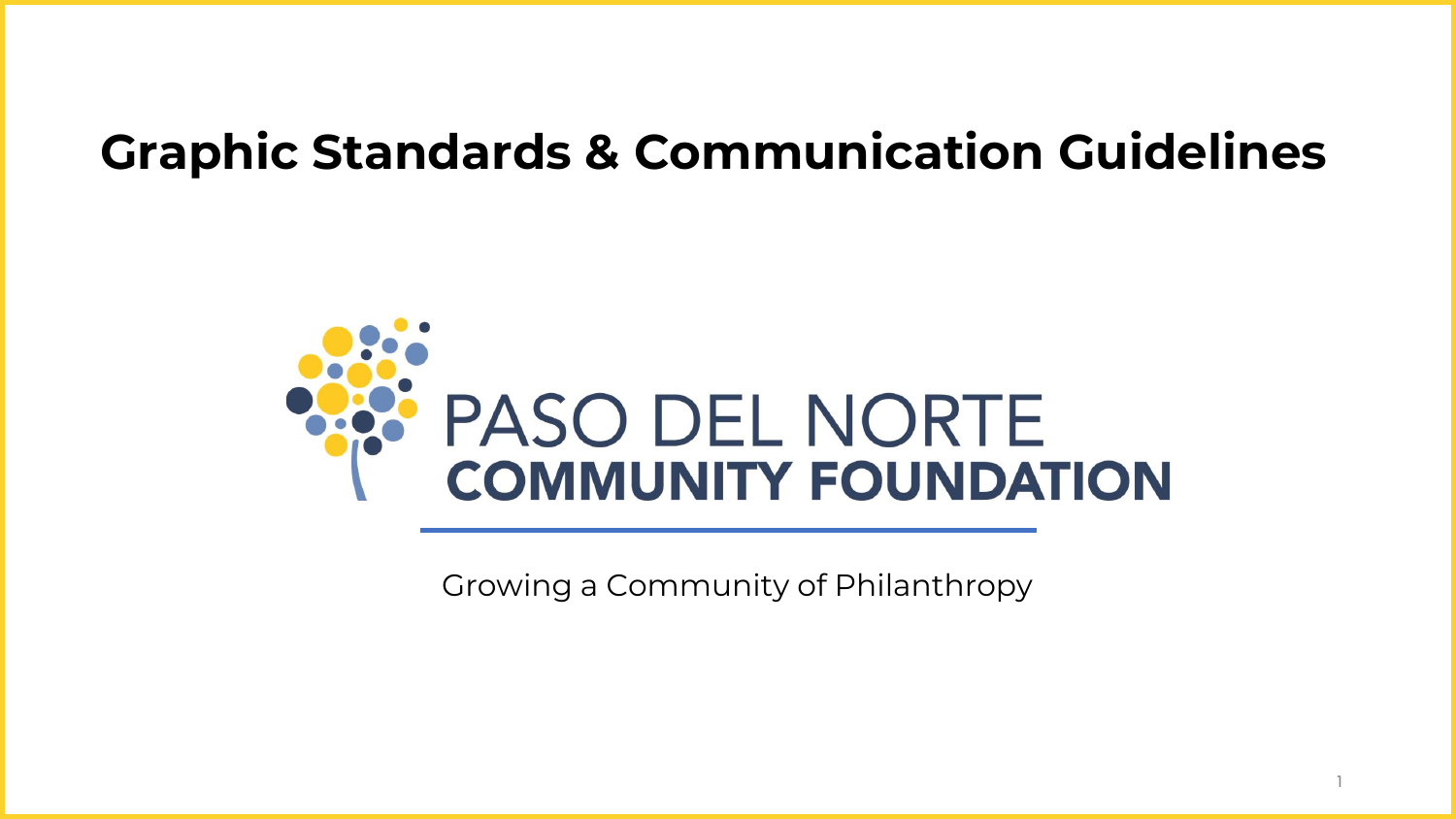### **Overview & Partnership Announcement**

### Partner Announcements



The Paso del Norte Community Foundation (PdNCF or PdN Community Foundation) supports the philanthropic goals of individuals, families, corporations, foundations and nonprofit organizations to improve education, health, social services, economic development, and quality of life in the Paso del Norte region. PdNCF strives to ensure consistency in messaging about its partnership and funds. This document contains guidelines to help our partners meet the graphic and communications standards of PdNCF.

Any marketing and communications collateral created by our partners should be reviewed by the PdN Community Foundation's Community and Donor Outreach Manager and Communications Department to ensure brand cohesion. This would include, but not be limited to material including video production, promotional material, printed artwork associated with fund announcements, press releases, commercial spots and other advertising. The PdN Community Foundation's Communications Department oversees the proper use of PdNCF name, identity, logos and colors. Please allow at least five business days for review of material.

PdNCF requires prior approval of any public acknowledgment of support, and all uses of the name or logos to ensure that the PdN Community Foundation and its partners are portrayed accurately. This would include any news releases, interviews, presentations, newsletters, etc. The Communications Department can provide resources, such as the PdNCF boiler plate, when reaching out to the media.

Please provide dates on when information was released by the media so we can share with our Board of Directors.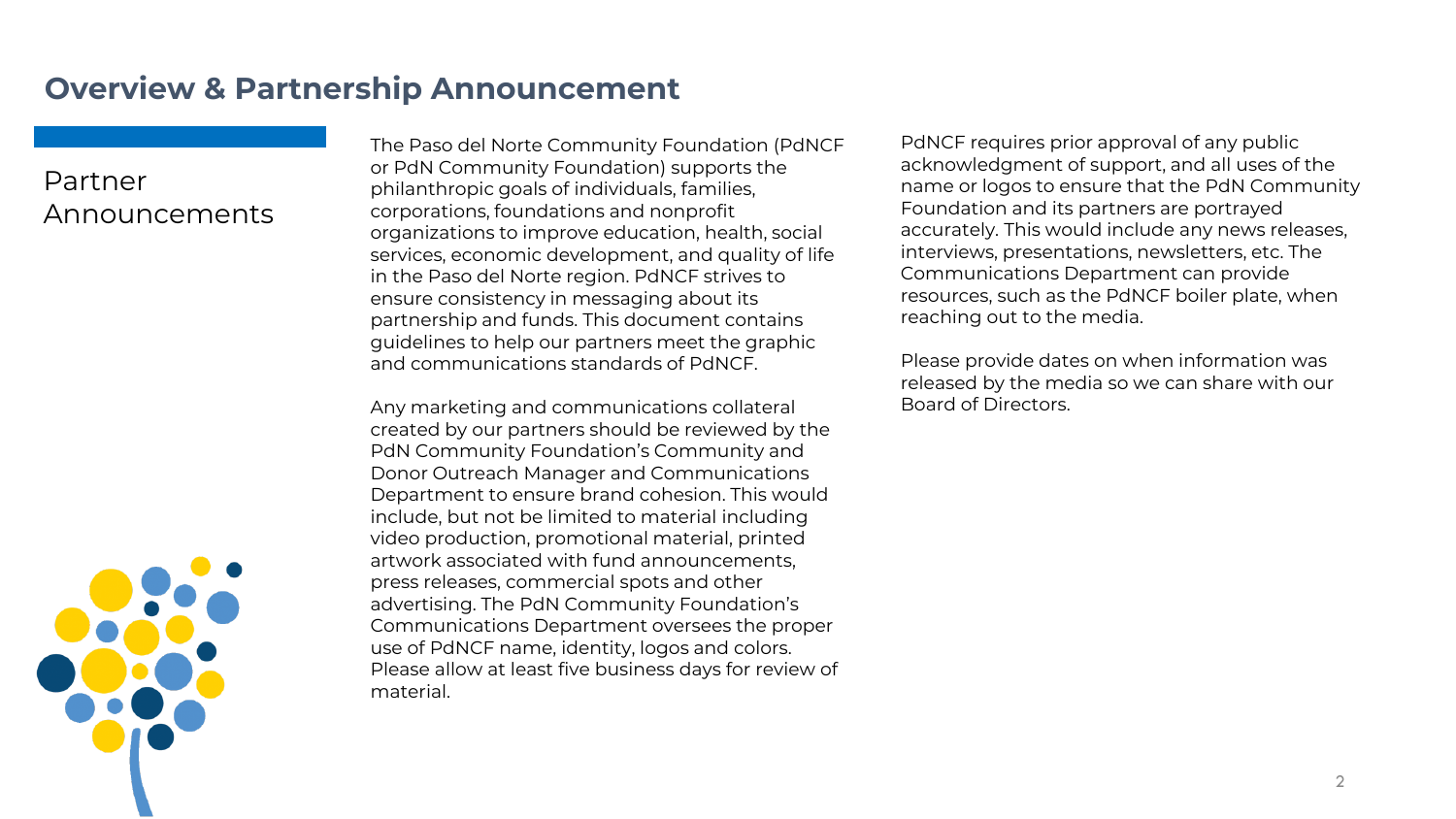Descriptor or Boiler Plate for Media

The Paso del Norte Community Foundation is an effective vehicle for donors to support nonprofit organizations and charitable causes in the region and establish a legacy giving for the future.

The following language should be used when describing the PdN Community Foundation in content as well as when sharing with the media in press releases.

The **Paso del Norte Community Foundation** is a public charity established in 2013 to support the philanthropic goals of individuals, families, corporations, foundations and nonprofit organizations to improve health, education, social services, economic development and quality of life in our binational, tri-state region. For more information, visit their website at [www.pdnfoundation.org](http://www.pdnfoundation.org/).

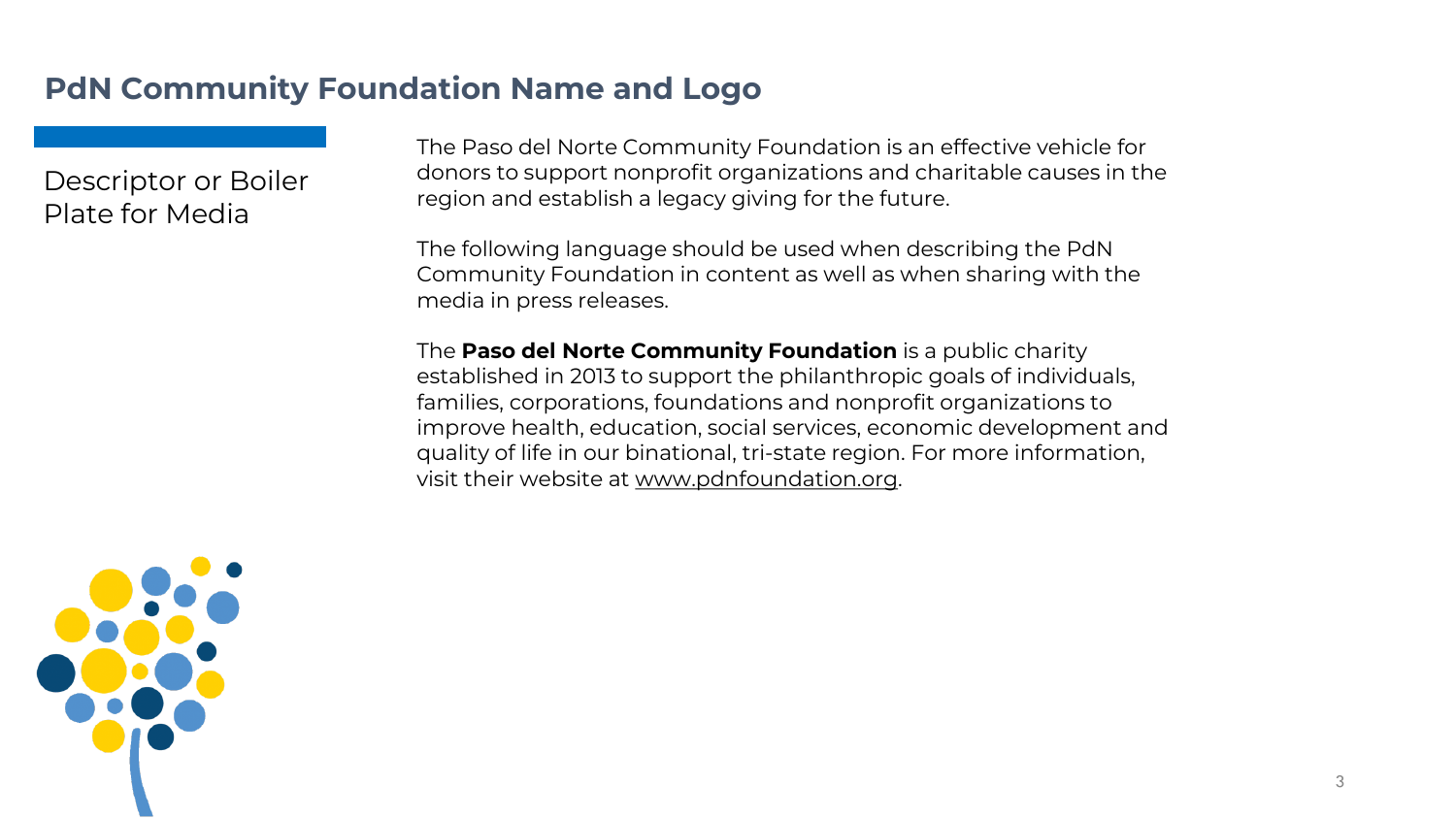Define Foundation Name In Content

Use the guidelines below when defining the Paso del Norte Community Foundation in content.

- The Paso del Norte Community Foundation name is never translated.
- Use a lower case "d" when spelling out the name of the Paso del Norte Community Foundation and as an acronym.
- The Paso del Norte Community Foundation should never be referred to only as the "Community Foundation."
- *\* Please make sure to use these options, especially to distinguish PdNCF from the El Paso Community Foundation.*



1. Paso del Norte Community Foundation 2. PdN Community Foundation\* 3. PdNCF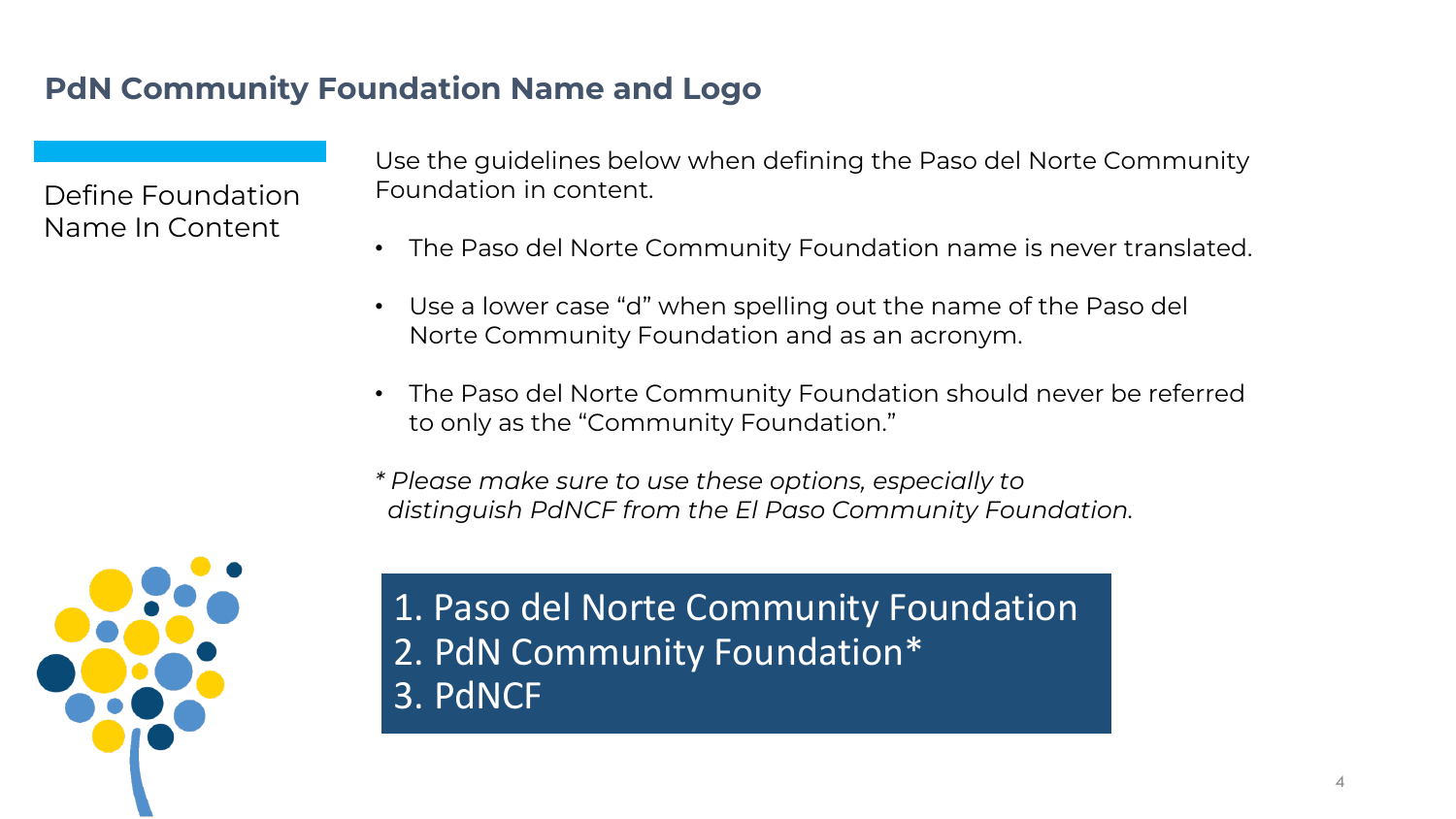Logo & Color Pallet

Two layout positions (vertical or horizontal) of the logo, along with a color and black and white version, are available upon request.



| <b>Light Blue</b> | Yellow         | <b>Dark Blue</b> |
|-------------------|----------------|------------------|
| <b>PMS 7688</b>   | <b>PMS109</b>  | <b>PMS 7693</b>  |
| C 68              | C 1            | C 100            |
| M 34              | M 16           | M 75             |
| Y <sub>0</sub>    | Y 100          | Y <sub>31</sub>  |
| ΚN                | ΚO             | K 14             |
| R 81              | R 255          | R 8              |
| G 145             | G 209          | G 73             |
| <b>B205</b>       | B <sub>3</sub> | B 117            |
| #084975           | #ffd103        | #084975          |

**Montserrat** is the standard font with **Avenir Next** as an alternative.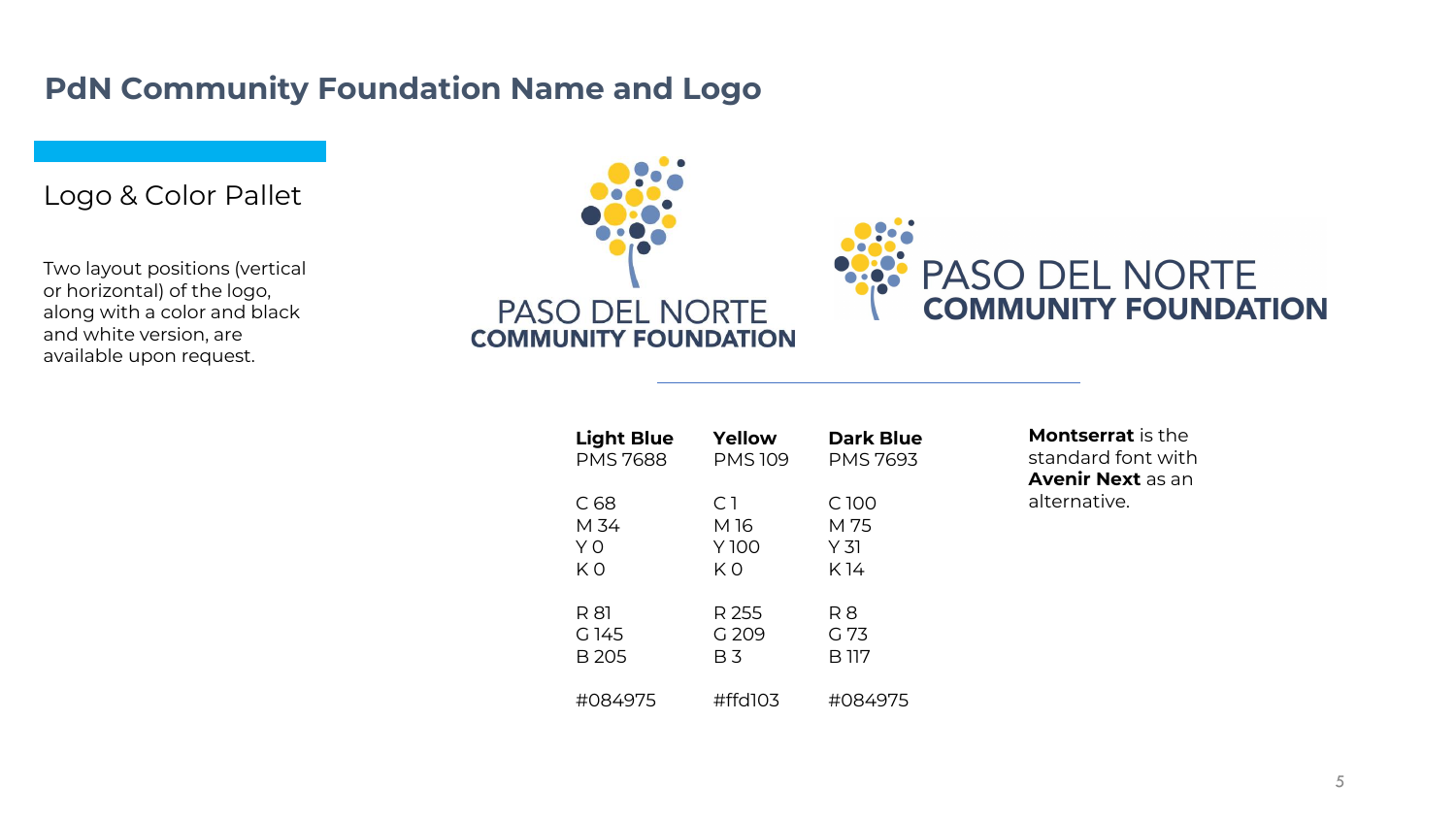Logo Guidelines

The logo should be used for all branding and promotional material related specifically to the work of the PdN Community Foundation. If you have any questions or need another format, contact the Community and Donor Outreach Manager or Director of Communications.



When using the PdN Community Foundation logo:

- Never use the logo in a sentence, headline or as part of a phrase. (The words "Paso del Norte Community Foundation" may be used in the same font as the other words in a sentence, headline or phrase..)
- Digitized high-resolution artwork for the logo may be obtained from the PdN Community Foundation's Communications Department. Recreated, photocopied or scanned copies should not be used. Always use the electronic files provided for the most accurate rendering of logo.
- The logo figures and words function as a unified image and should not appear independent of each other.
- To maintain detail, the logo should never be used smaller than  $\frac{1}{2}$  inch from top to bottom.
- Clear space minimum  $\frac{1}{4}$  inch around logo.
- The logo should be free from imagery, graphics, folds or any other elements that may interfere with the clarity of the design.
- The colors in the logo should never be substituted.
- If one-color printing is desired, either black or white should be used. If black or white is not feasible, then the PdN Community Foundation's Communications Department must review and approve alternative(s) before going to print.
- When only one color is to be used, the logo should run in black. When used on a dark background the entire logo can be in white.



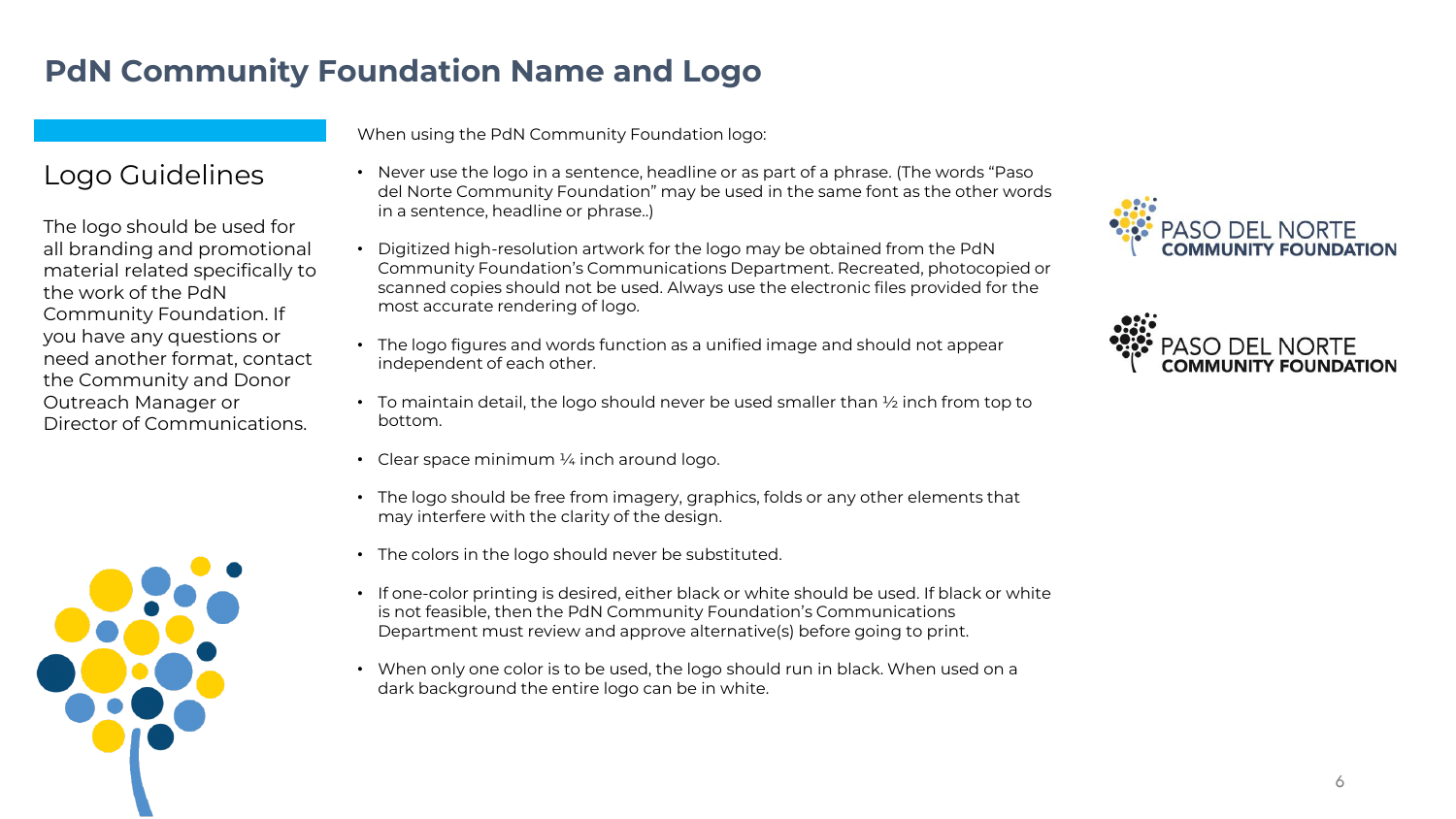Do's & Don'ts of Logo Use



PASO DEL NORTE

#### **Do**

- Use only one logo per page.
- Use only the recommended colors or fonts.
- Use either color or black and white logo.
- Contact the PdN Community Foundation's Communications Department if another logo format is needed.

#### **Don't**

38

- If promotional material is done in Spanish, the PdN Community Foundation should NOT be translated.
- Never use the logo in a sentence, headline or as part of a phrase.
- If information or material is not relevant to our fiscal agency partnership by the PdN Community Foundation, don't include logo.
- If material is used on any information or materials that include lobbying activities.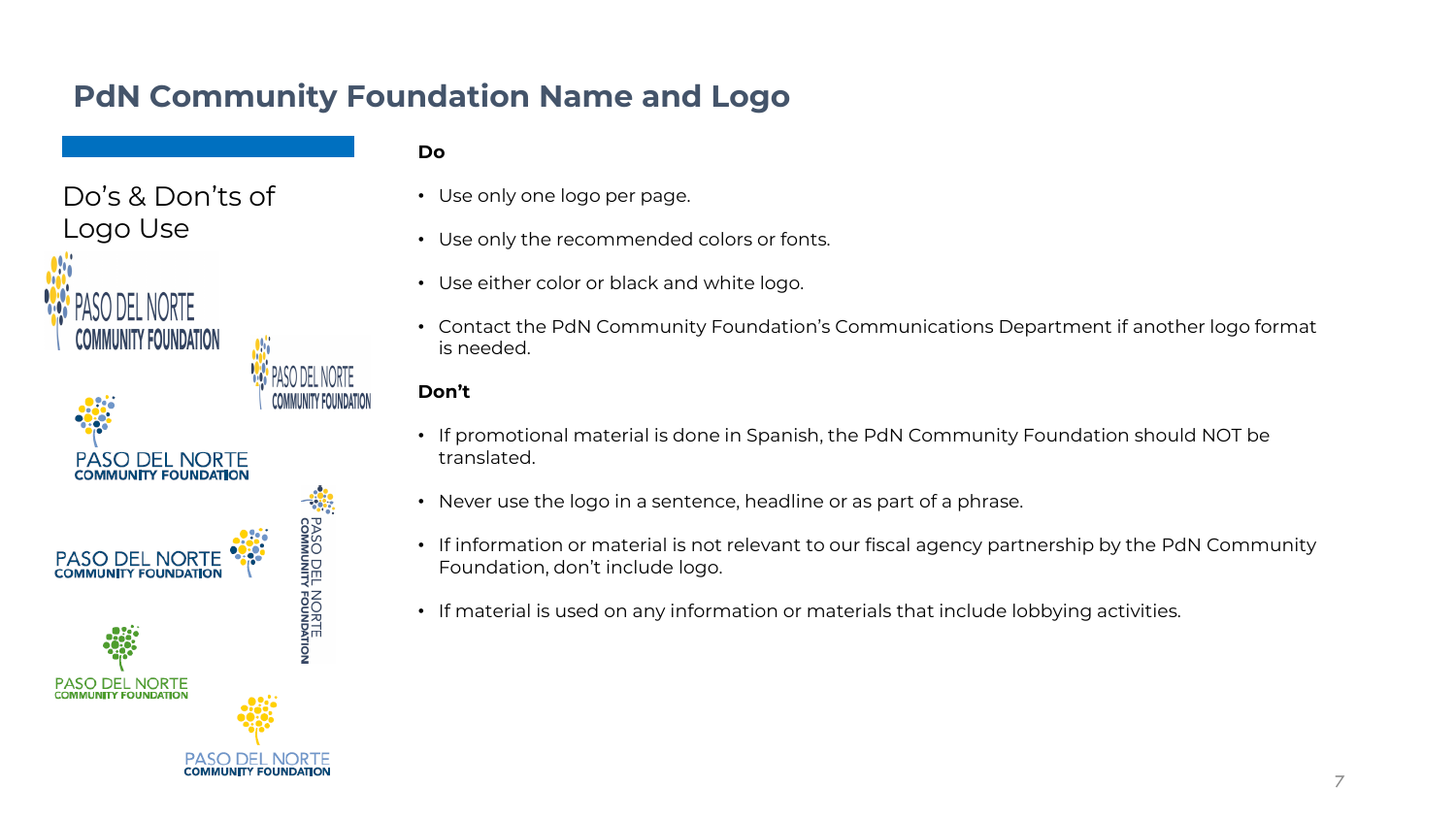Recognition of Multiple Organizations

If program, event, etc., is supported by more than one partner, including the PdN Community Foundation, the Communications Department can work with you to create language that best describes your project's support or funding.

- The PdN Community Foundation logo should be the primary mark on the page by virtue of size and placement. Other funding organization logos should be close to the logo to show collaboration and partnership.
- If unsure on whether to use the PdN Community Foundation logo, contact the Community & Donor Outreach Manager or Director of Communications.

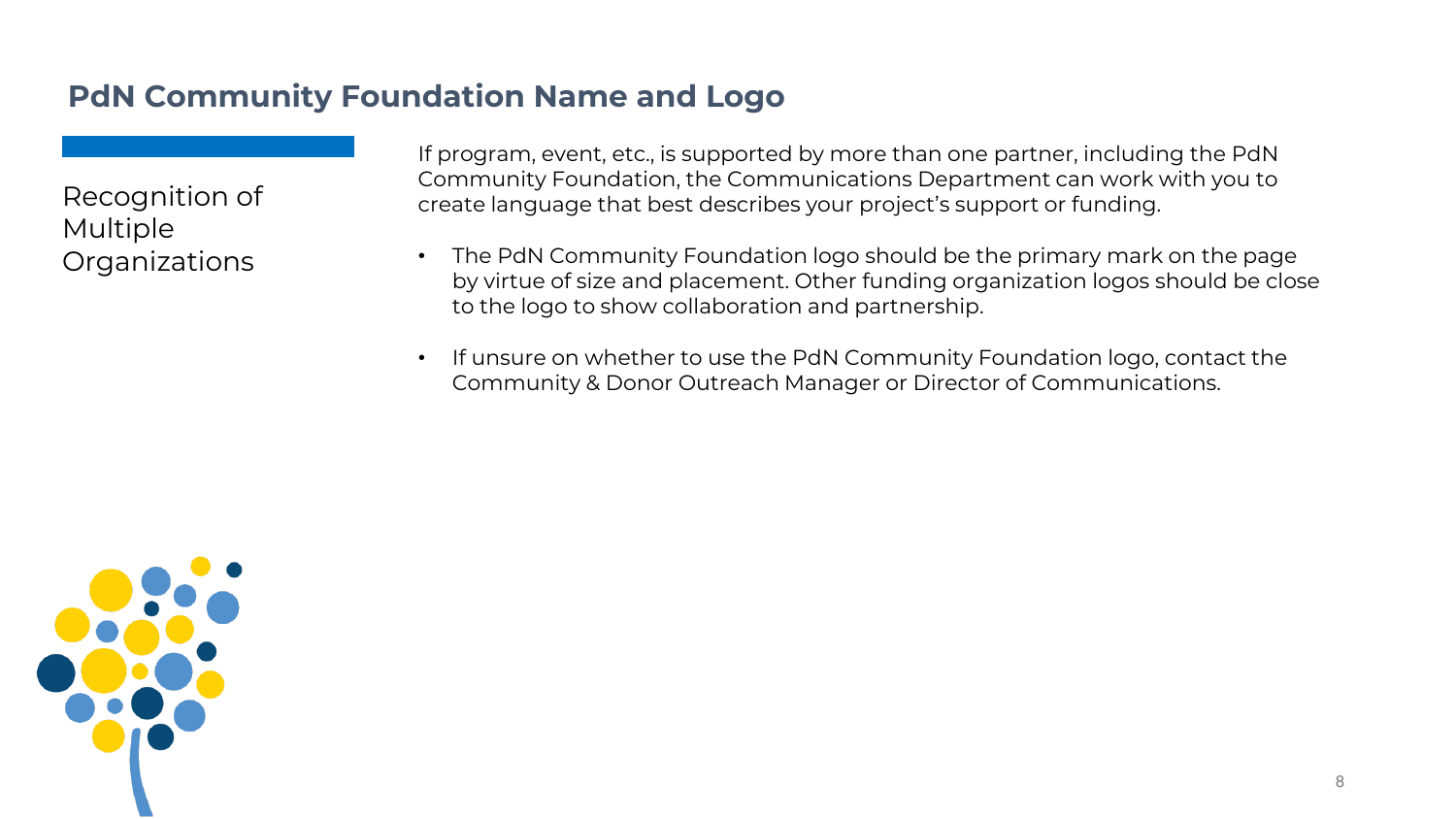# **Communication Guidelines**

### Acknowledgement

Congratulations on establishing a fund with the Paso del Norte Community Foundation! The following guidelines are intended to help you publicize your fund.

PdNCF publicizes fund stories through media relations, social media, publications, and our website. We encourage you to share success stories and photos, so we can promote partnerships to make the Paso del Norte region a better place to live.

Use this statement to briefly acknowledge your partnership or fund with the PdN Community Foundation:

- *The (name of fund or project) is a fund of the Paso del Norte Community Foundation.*
- All funds under the Paso del Norte Community Foundation are recognized as a "Community of Philanthropy."

For funds without a 501c3

The Paso del Norte Community Foundation acts as our fiscal agent enabling our fund to receive charitable donations and ensuring that all funds raised are restricted for the specific purposes and mission of the fund. The PdNCF is a 501c3 nonprofit organization. It is under the PdNCF umbrella that we are able to receive tax exempt contributions.

For funds with a 501c3

The Paso del Norte Community Foundation acts as our fiscal agent enabling our fund to receive charitable donations and ensuring that all funds raised are restricted for the specific purposes and mission of the fund. The PdNCF is a 501c3 nonprofit organization. While we are also a 501c3, tax deductible contributions to the fund fall under the PdNCF umbrella.

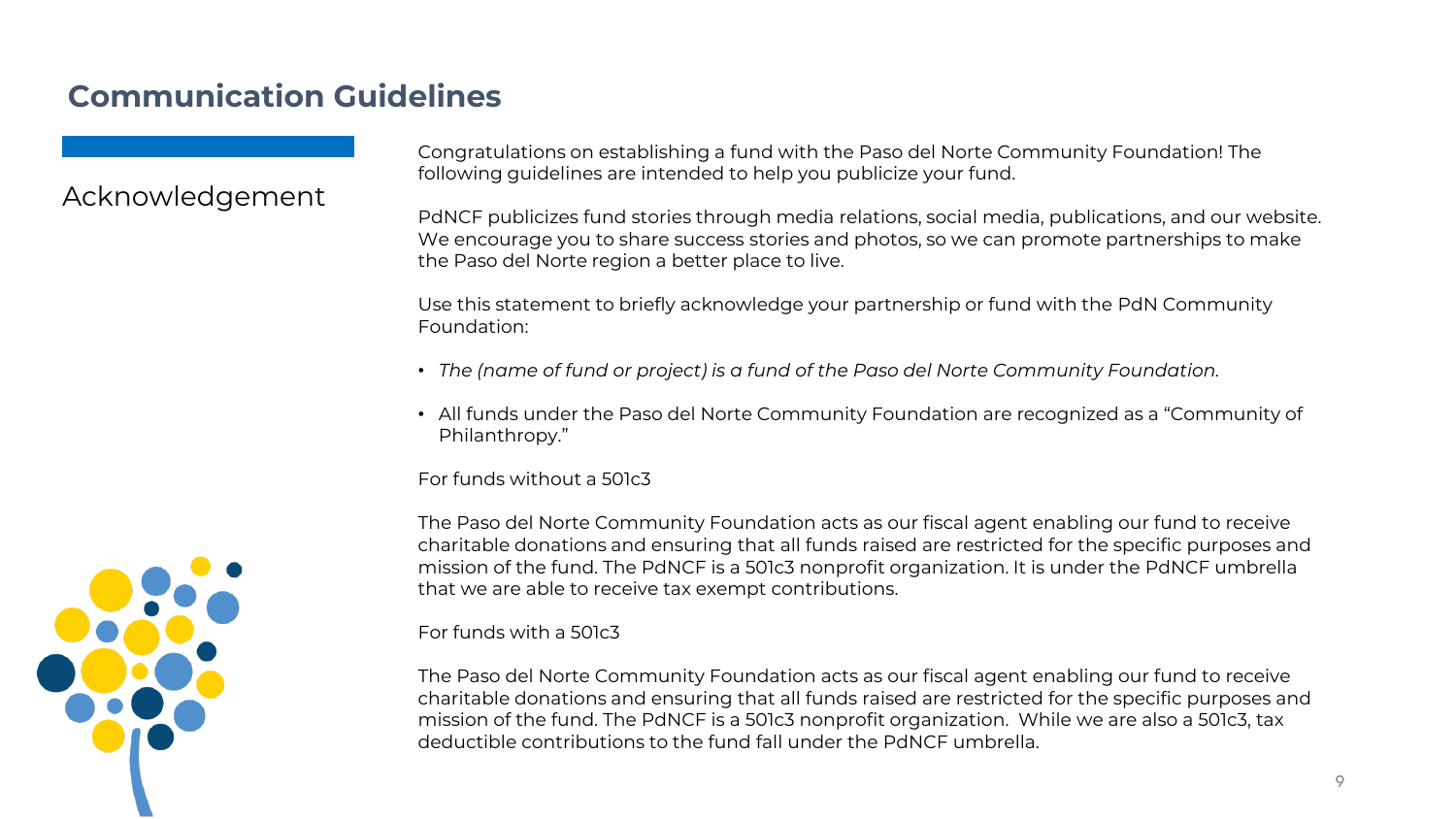## **Communication Guidelines**

### What You Can Do

A fund with PdNCF is a partnership. Your story is our story. It is also an opportunity for PdNCF to acknowledge our donors and let them know how their gifts are being used to improve the quality of life in our community. You can publicize PdNCF's support in a number of ways:

#### **Your website**

Create a link on your website to PdNCF [\(www.pdnfoundation.org\)](http://www.pdnfoundation.org/). You can also include our logo on outreach material where appropriate. See logo use details on page 6-7.

#### **Contact local media**

Using this sample press release, contact local news organizations to let them know about your project, event, etc. and your fund from PdNCF. We would be happy to provide a quote for your press release that is specific to your organization. This is an opportunity to connect your work to our region's media outlets.

#### **Tell your community**

Share information about your fund through your newsletters, annual reports, lists of supporters, and social media. When announcing the fund on social media, make sure to tag us and connect with us on Facebook, Instagram and LinkedIn.

#### **Your board of trustees**

Invite someone from PdNCF to speak at one of your board meetings on the fund and the projects, events, activities, etc. taking place.

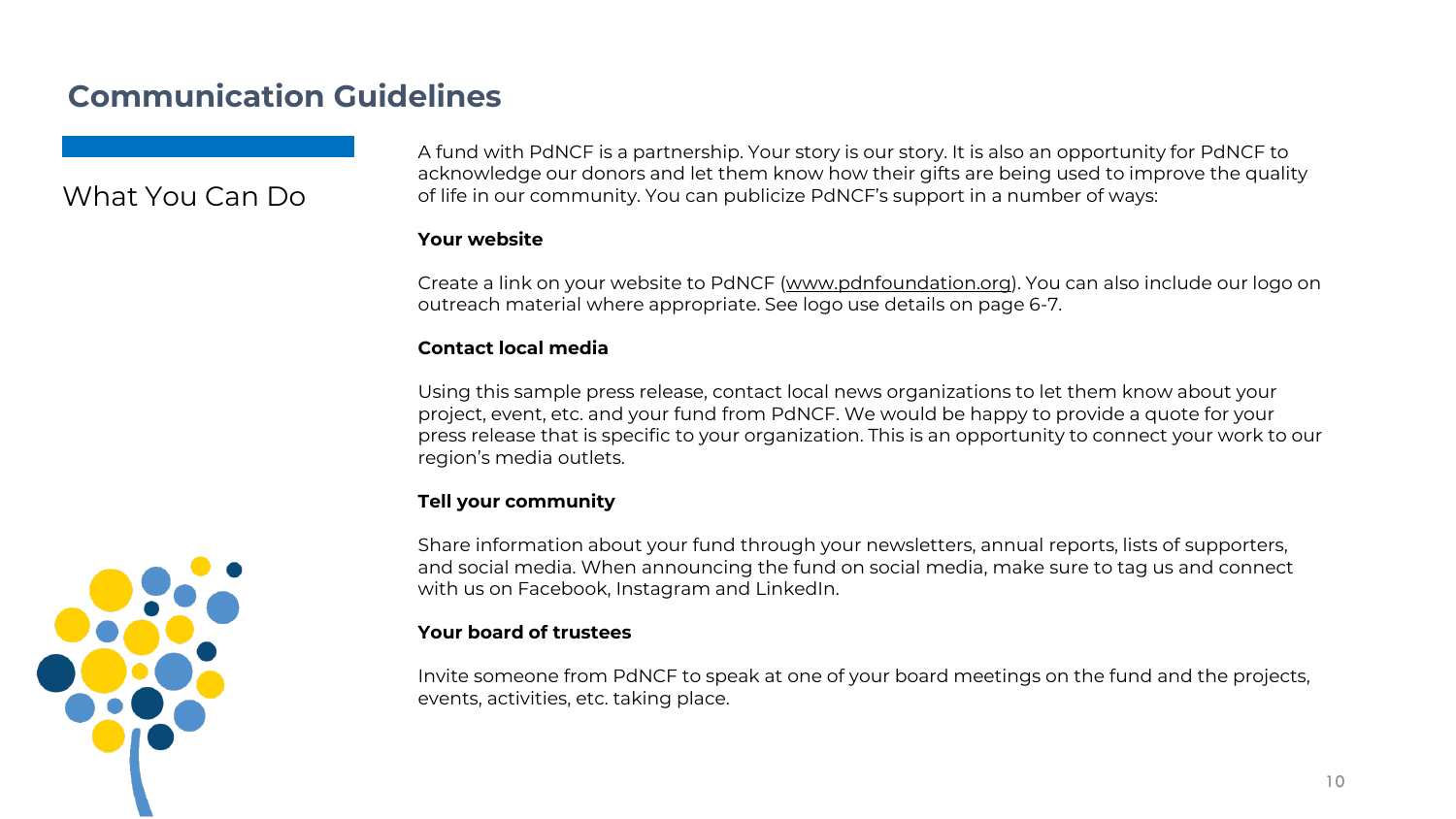### **Communication Guidelines**

#### **Publicity, advertising and promotion**

### What You Can Do

We would like you to include news of your fund in any publication we produce for distribution – such as press releases, newsletters, brochures, events calendar, and annual reports. Please include PdNCF on your public relations mailing and/or email list; we appreciate receiving your materials and news clippings.

#### **Photographs**

PdNCF welcomes good quality digital photographs of grantees and community programs. We may use them in our annual report, newsletter, or website to inform the public about the work of our funders or donors. If you would like to supply us with current images, please contact us as listed at the end of this document.

Note: If you photograph an individual under the age of 18, with the intent to publish, proof of a photo release from a parent or guardian will be required.

#### **Use of the Foundation Logo**

You may use the PdNCF logo in your print materials in connection with the specific project for which PdN Community Foundation has provided support. Please do not use our logo on your general materials, such as letterhead or newsletters. Please reference the branding standards section for more information.

**Important Note:** Our partnership does not give your organization permission to use the PdNCF's logo or name on any fundraising materials unless you have received written permission from PdNCF.

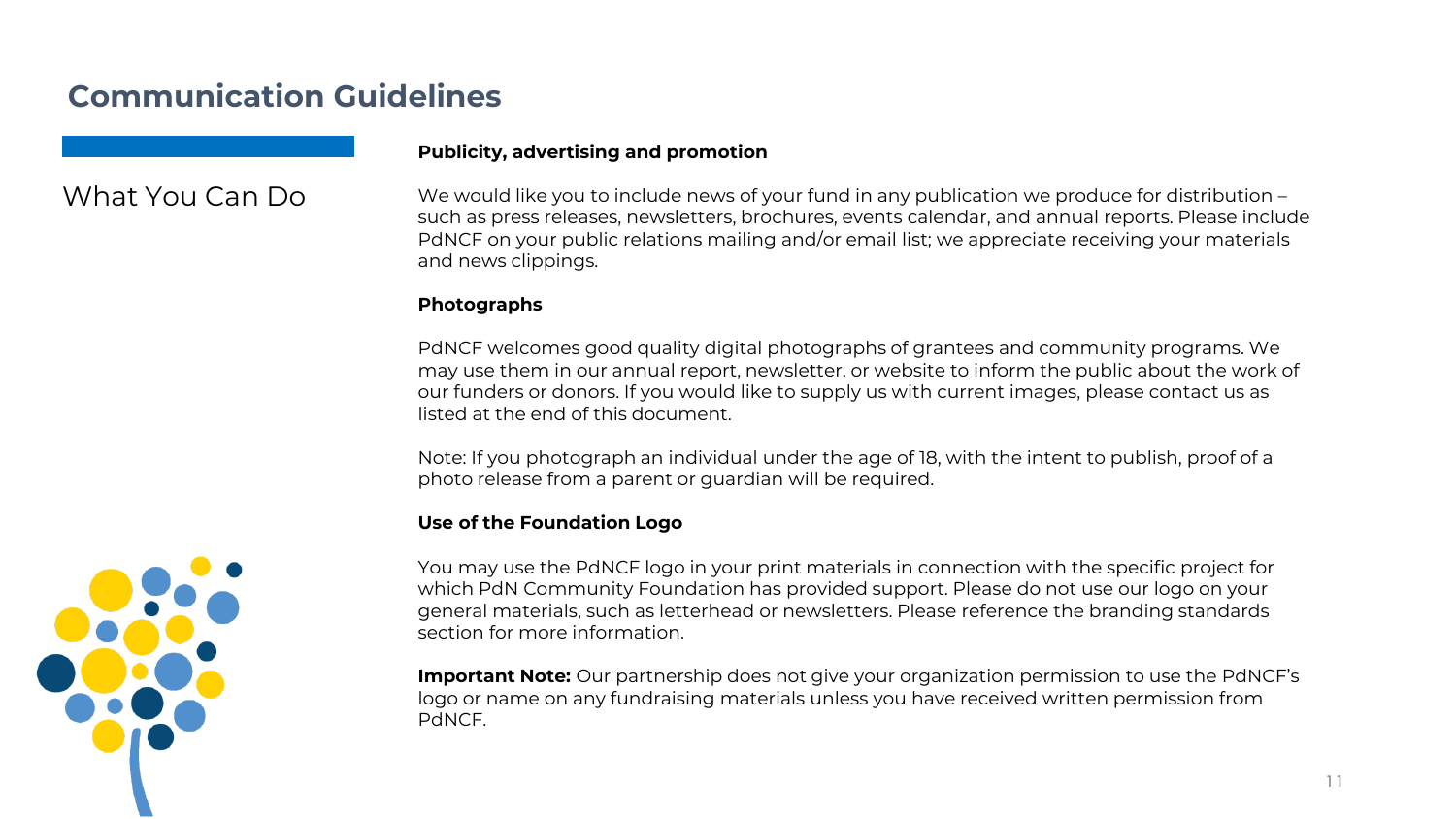# **PdN Community Foundation Fund Descriptions**

### **Donor- Advised Funds**

To allow for individuals to make tax-deductible contributions and recommend grants to the charitable organization(s) of their choice over time.

#### **Designated Funds**

To support designated charitable organizations and/or projects/causes with gifts from individuals, corporations and foundations to meet the immediate and long-term needs in El Paso and Ciudad Juárez.

#### **Endowment Funds**

To provide a designated, long-term, and sustainable source of funding for nonprofit organizations or charitable causes that is invested for growth.

#### **Corporate Partnerships Funds**

To build corporate community giving programs to support emergent and ongoing needs in the region.

#### **Planned Giving**

To serve as a resource for estate planning professionals and wealth advisors to support the planned/legacy giving of individuals and families.

#### **Unrestricted Funds**

To build unrestricted endowment funds to help address immediate and long-term community needs.

#### **Scholarship Funds**

To support access to higher education by increasing the availability and accessibility of scholarship funds in partnership with work with organizations and individuals.

#### **Community Response Funds**

To provide a vehicle for giving and granting of philanthropic gifts to address immediate community needs.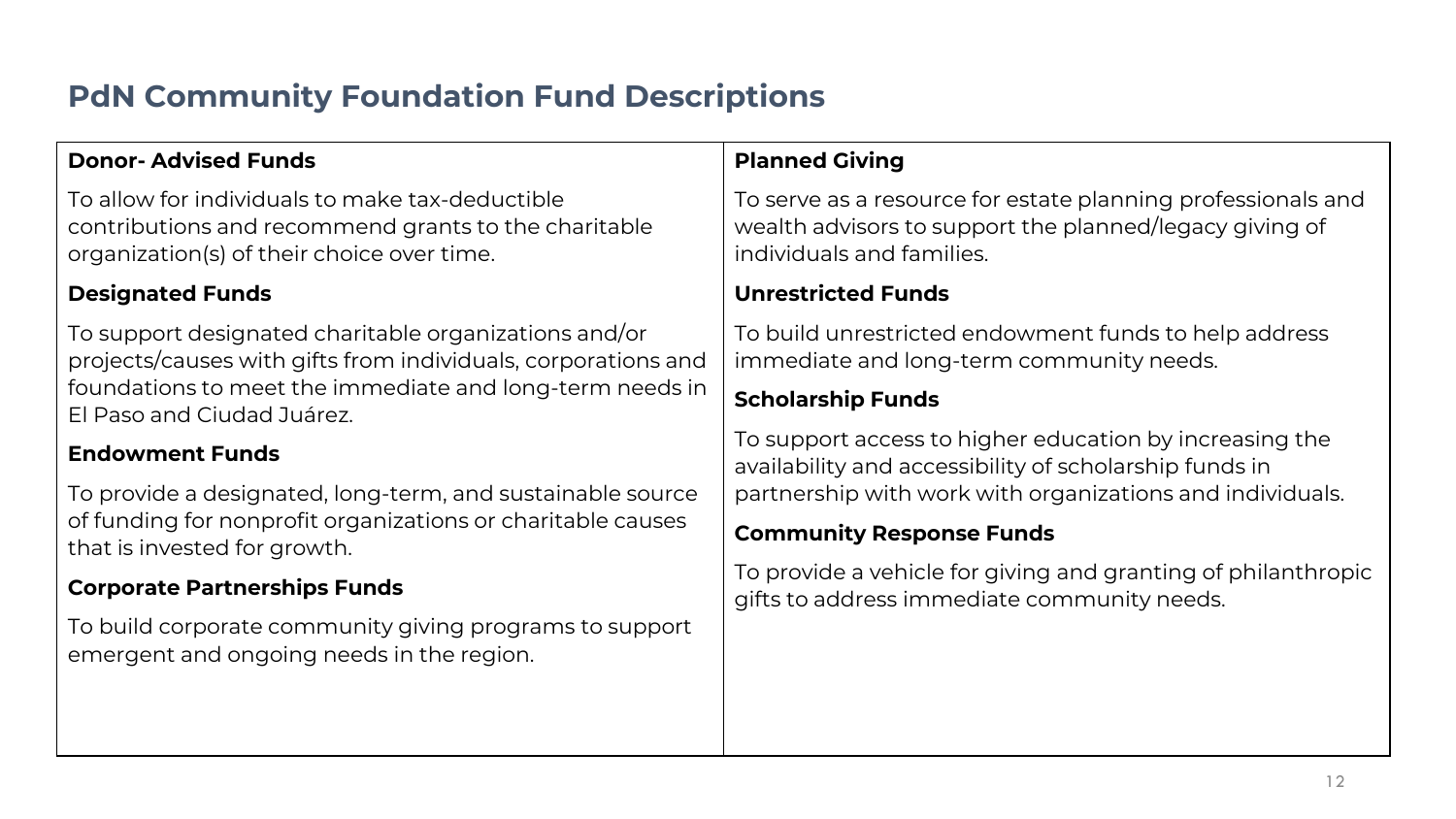# **Social Media Guidelines**

### Be Engaged



Social media is an important part of how the PdN Community Foundation communicates with the public, donors, partners and stakeholders. Various social media platforms are used to promote the work of the PdN Community Foundation and its funds.

Before engaging in social media to announce a fund or partnership, consider the following guidelines:

- Notify PdN Community Foundation so we can share your information on our social media platforms.
- Abide by the Terms of Use of the social networking platforms you use. Respect copyright and understand the consequences of using the intellectual property of others (including text, graphics, photography and video).
- If the PdN Community Foundation creates a post related to your project, fund, event, etc., we encourage you to share it on your organization's social media outlets.
- When possible, the PdN Community Foundation will tag your organization, so you are notified of the post. Liking or commenting on the post is strongly encouraged to drive users to your page..
- If you participate in social media and are posting your personal views that do not necessarily represent the views of the PdN Community Foundation, it is important that you consider any possible professional implications. Please use all social media platforms responsibly and professionally.
- Assume that all activities on social media are public regardless of the privacy tools you may use.
- Representatives shall not engage in any social media that may harm or tarnish the image, reputation and/or goodwill of the PdN Community Foundation and/or any of its employees.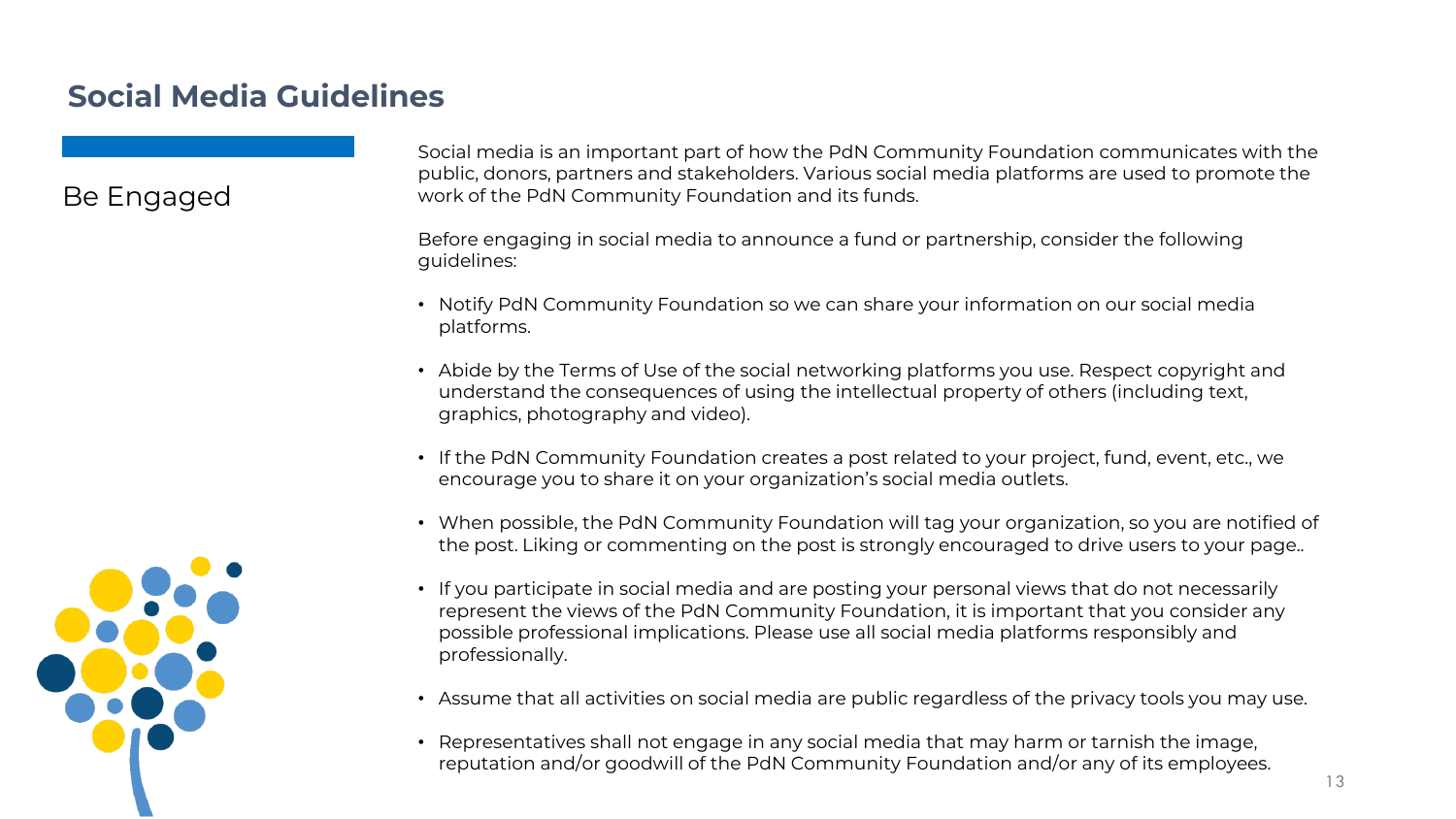# **Social Media Guidelines**

### Be Engaged

**Facebook** /PdNCFoundation

**Instagram** /pdncfoundation

**LinkedIn** /company/11782589

**YouTube** Paso del Norte Community Foundation



- Representatives are prohibited from making any discriminatory, disparaging, defamatory or harassing comments when on social media platforms.
- The PdN Community Foundation has the right to ask for removal of its name or logo from any social media posts.
- If you encounter a conflict while using social media, disengage from the dialogue and seek advice from the PdN Community Foundation's Communications Department.
- Post to your social media platform at least once a day and aim for more frequent updates.
- If re-tweeting or liking content from another source make, sure the information is coming from a reliable source.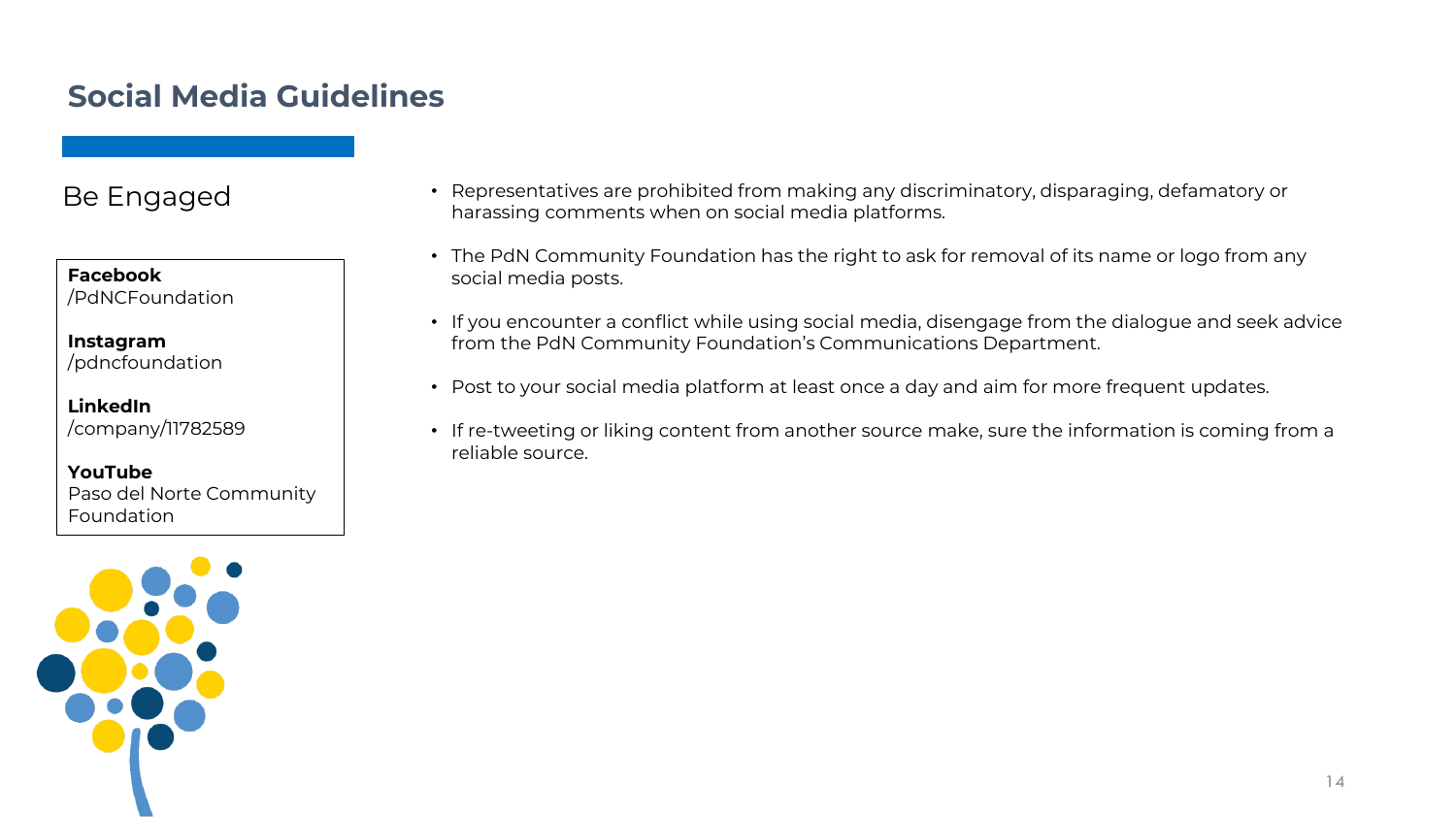### **Together We Are Better**

### Be Engaged

#### **Keep in touch**

Sign up for our monthly newsletter. Simply send an email to *info@pdnfoundation.org* and include your name and email address or you can find a sign-up form on our website (*www.pdnfoundation.org*) towards the bottom of the home page.

We love it when you share pictures of programs or events, success stories, videos or any other newsworthy items! Please email any of these items to us at *[info@pdnfoundation](mailto:info@pdnfoundation.org)*.org and don't forget to like our social media pages. Share and tag us whenever possible.

#### **Gifts and Awards**

Although the PdN Community Foundation welcomes formal acknowledgment of support, we ask that funders do not present awards to the PdN Community Foundation or to the staff as a way of recognition. As an institution, the policy and preference is for partners to be the recipients of awards, rather than the PdN Community Foundation.